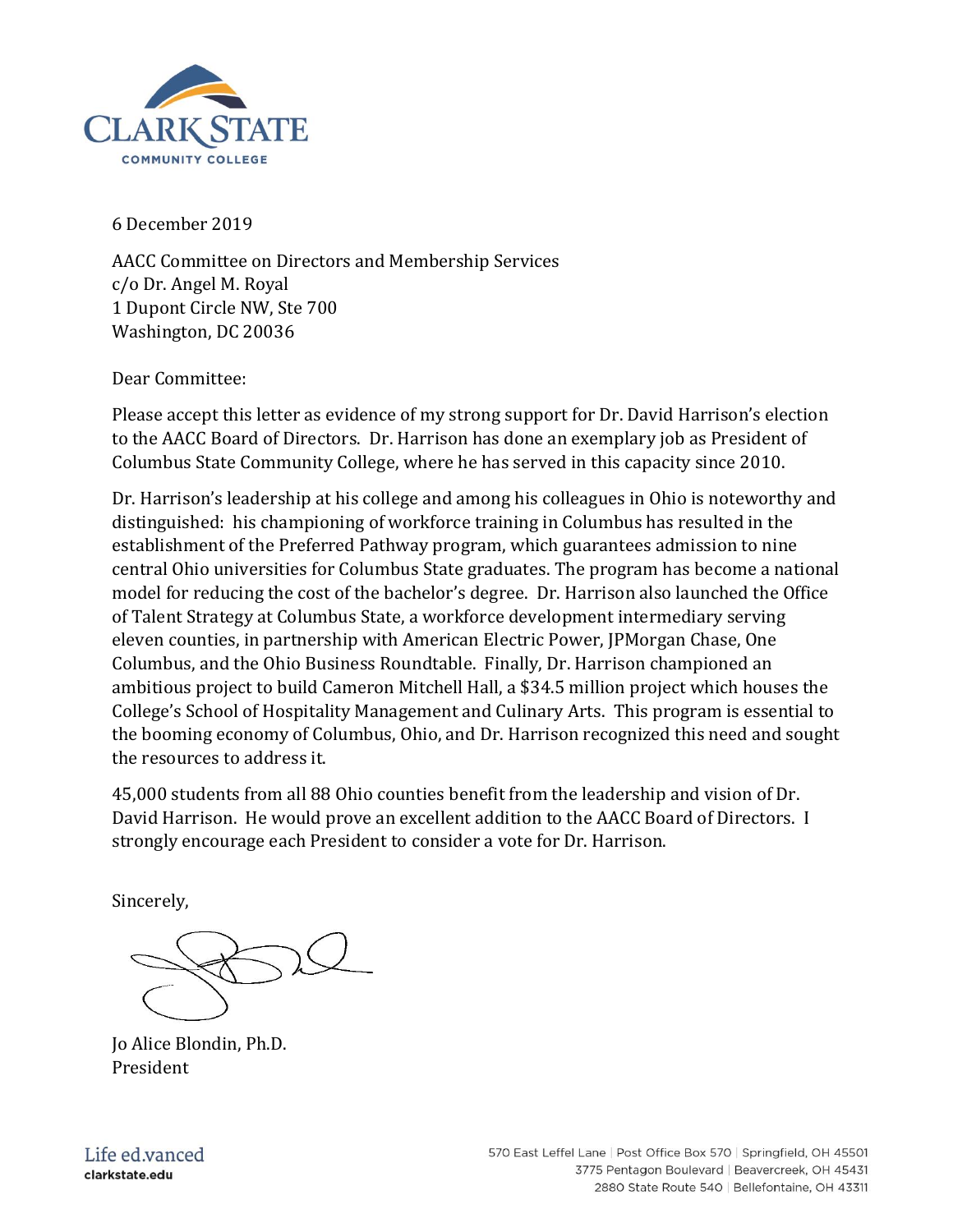

## Where futures begin"

December 17, 2019

**American Association of Community Colleges** Angel Royal, PhD **Chief of Staff** 1 Dupont Circle, NW Suite 700 Washington, DC 20036

Dear Dr. Royal,

I endorse wholeheartedly Dr. David Harrison as a candidate for membership on the AACC Board of Directors. Dr. Harrison is a leader whose experience and intellect would add value to the deliberations of the Board and the advancement of the AACC organization. As president of Columbus State Community College, he has made great strides in the college's completion rates and created a program that has become a national model for reducing the cost of bachelor's degrees. His initiatives and forward thinking philosophy as a leader would prove beneficial to AACC, and I hope you give his appointment to the Board consideration.

Thank you.

Sincerely,

Luier

Alex Johnson, PhD President, Cuyahoga Community College Chair, AACC Board of Directors

**Office of the President** District Administrative Services | 700 Carnegie Avenue | Cleveland, Ohio 44115-2878 216-987-4851 | Fax 216-987-4848

Cuyahoga Community College is an affirmative action/equal opportunity institution.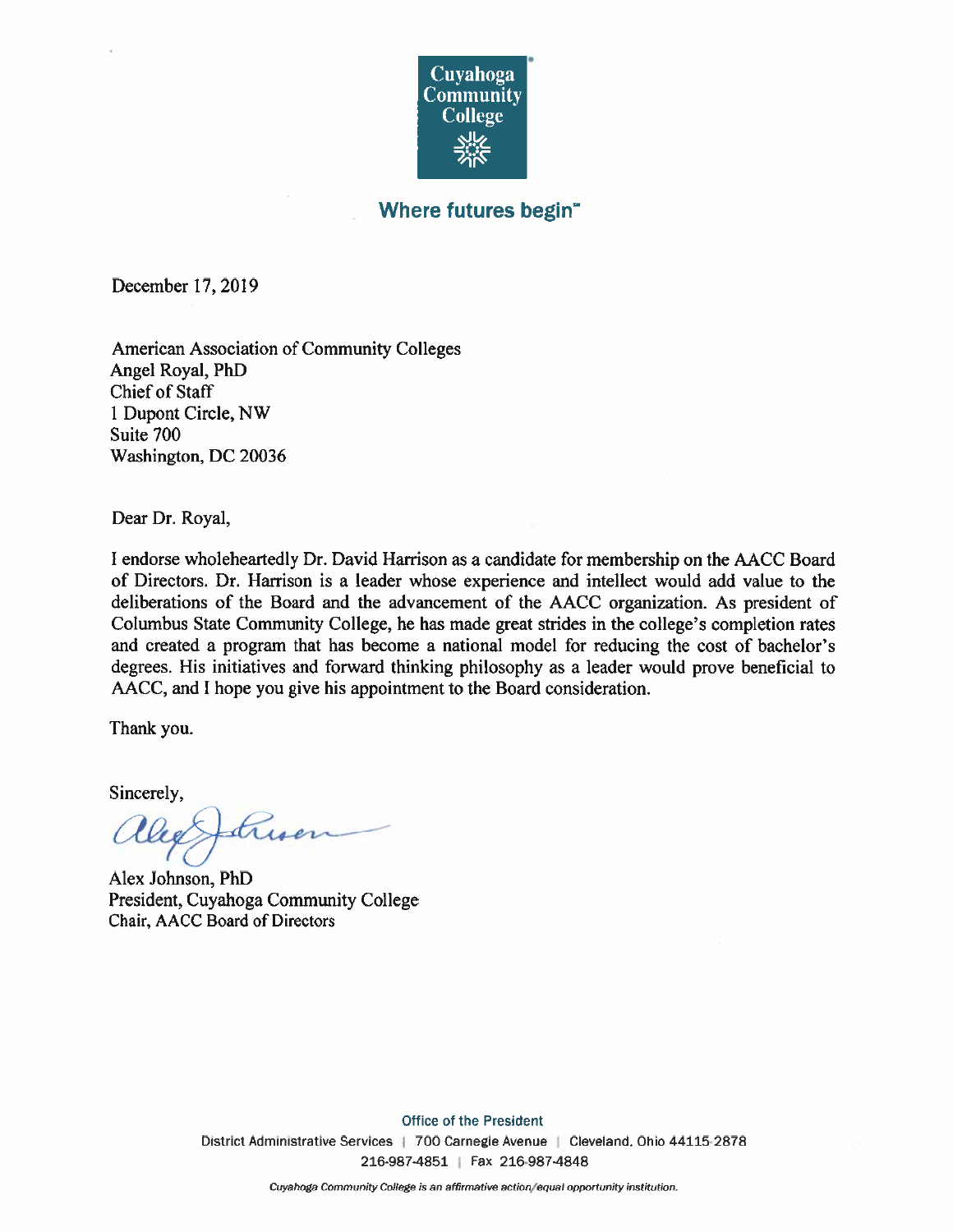

**Office of the President** 444 West Third Street Dayton, Ohio 45402-1460

December 30, 2019

Dr. Angel Royal Chief of Staff On Behalf of the Board of Directors One Dupont Circle, NW, Suite 700 Washington, DC 20036

Greetings:

I wholeheartedly and without reservation recommend Dr. David Harrison, president of Columbus State Community College (Ohio), for membership on the AACC board of directors.

Dr. Harrison is seasoned, sensible and very solid. He represents an important college within an important state, yet is humble and considerate. I believe that his collegial approach will be a perfect fit on this board. Dr. Harrison is moving Columbus State forward at astonishing speed, he has a lot to offer when it comes to understanding sustainable relationships and change management.

Thank you for considering Dr. Harrison.

Sincerely,

faver L. Suborsion

Steven L. Johnson President and CEO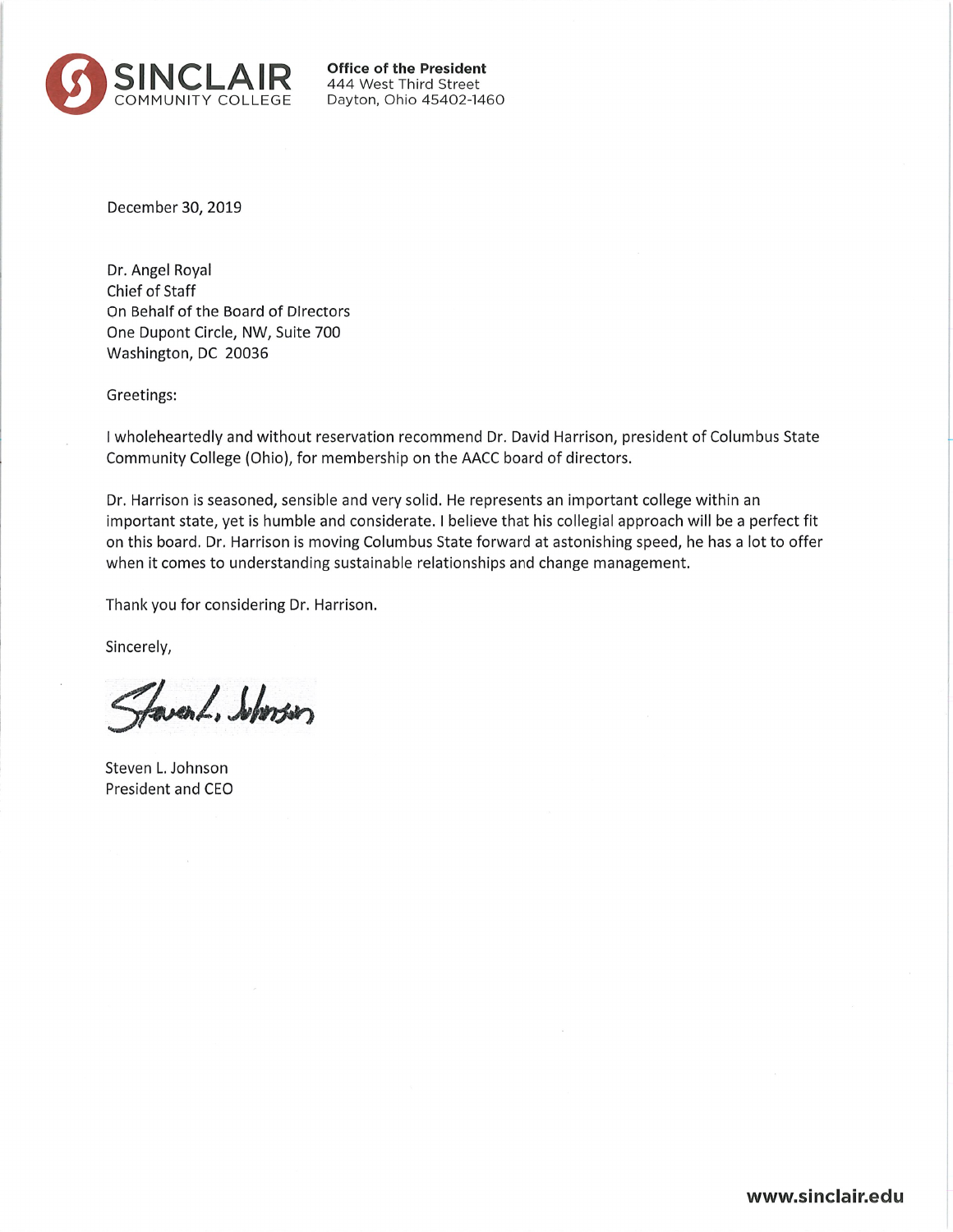

December 9, 2019

Dear Colleagues:

It is my honor to provide a letter of support for David Harrison's candidacy for a position on the AACC Board of Directors. Dave serves as the president of Columbus State Community College, a comprehensive community college of 45,000 students in the state's capitol. I have had the privilege of working closely with him on the Governing Board and President's Council of the Ohio Association of Community Colleges. I can speak to his commitment to the ideals of our community colleges and the important challenges that are facing our institutions. He has an excellent grasp of policy and is a gifted advocate with our Governor's office, state education department, and legislature.

President Harrison's experience in workforce, transfer, and dual credit provide him with the perspective that will add value to the Board of Directors. Dave's work with dual credit through his founding leadership of the Central Ohio Compact gives him a unique place in assisting the association and its members with strategies and policies to support the various pressures of dual credit in many of our institutions. Due largely to the Compact and his involvement establishing the Preferred Pathway program with 9 central Ohio universities, he is regarded as a trusted leader among his colleagues in universities, other community colleges, and K-12 school districts.

Having served on the AACC board this term, I can attest that Dave would be an outstanding addition to the Board of Directors and urge your support in the upcoming election.

Best regards,

Kevin Boys, Ed.D. President

CENTRAL CAMPUS 100 Hobart Drive Hillsboro, OH 45133

**FAYETTE CAMPUS** 1270 U.S. Route 62 Washington C.H., OH 43160

NORTH CAMPUS 1850 Davids Drive Wilmington, OH 45177